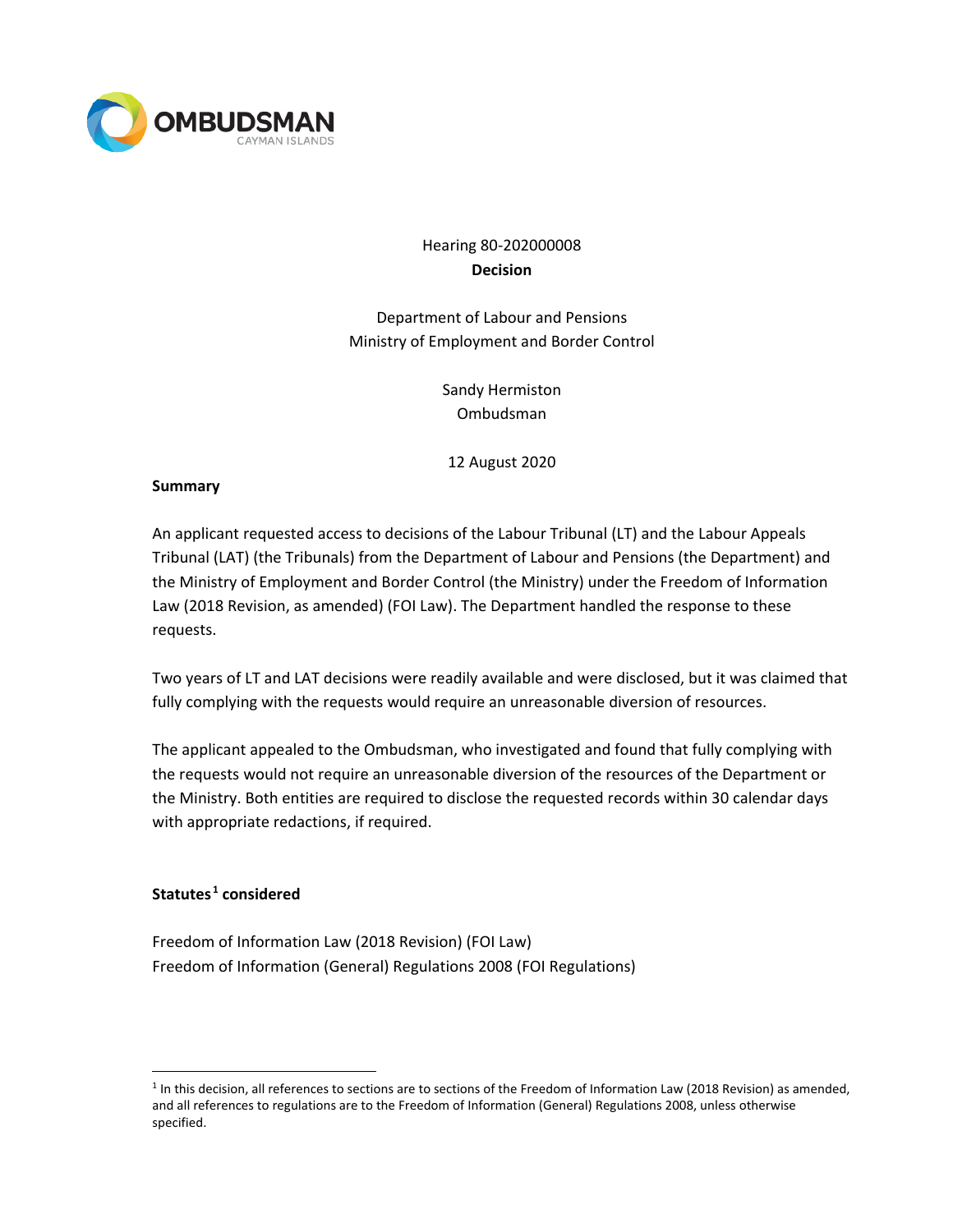#### **Contents**

## **A. INTRODUCTION**

[1] On 1 October 2019, the applicant requested that the Department provide access to the following under the FOI Law:

> *… all decisions of the Labour Tribunals relating to unfair dismissal, which have been handed down by the Labour Tribunals in the last 5 years.*

- [2] The next day, the applicant, using similar wording, requested LAT records from the Ministry, which is responsible for the LAT.
- [3] The applicant clarified the specific legal issues he was interested in, namely:
	- *1. decisions in which a Labour Tribunal has considered the fairness, or otherwise, of a dismissal of an employee simply on notice;*
	- *2. decisions in which a Labour Tribunal has interpreted section 10 of the Labour Law and, specifically, how section 10 relates to Part VII of the Labour Law;*
	- *3. decisions in which a Labour Tribunal has considered whether section 51 of the Labour Law contains the only reasons whereby a dismissal can be considered fair;*
	- *4. decisions in which a Labour Tribunal has considered section 51(1)(f) of the Labour Law ("some other substantial reason of a kind which would entitle a reasonable employer to dismiss an employee holding the position which the employee held");*
	- *5. decisions in which a Labour Tribunal has considered section 51(3) of the Labour Law ("whether an employer has acted reasonably ...");*
	- *6. decisions in which a Labour Tribunal has considered the fairness, or otherwise, of a dismissal of an employee in circumstances where this employee received severance pay under Part V of the Labour Law; and*
	- *7. decisions in which a Labour Tribunal has awarded compensation for unfair dismissal at a rate less that one week's wages for each completed year of service.*
- [4] On 2 October 2019, the Department's Information Manager (IM) responded in relation to the requests for records from both Tribunals, providing access to 37 records of the LT and five records of the LAT, relating to all LT and LAT decisions from 2017 and 2018. These records had previously been reviewed and were readily available. The Department confirmed that it would continue to review records dated 2015, 2016 and 2019 for publication on its website, and asked the applicant to resubmit his request for the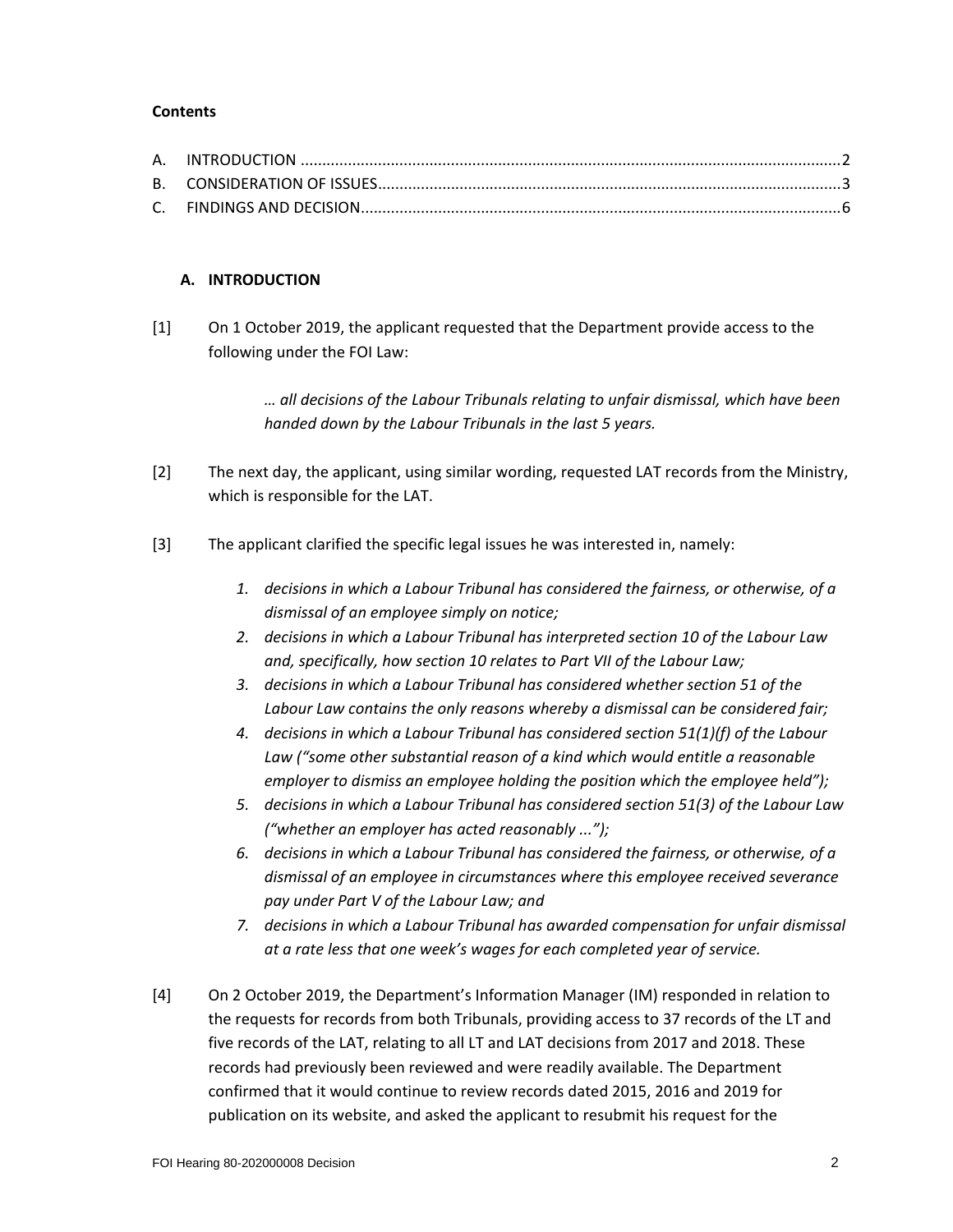remainder of the records at a later time, claiming there were staff shortages in the Department.

- [5] On 11 October 2019, the applicant submitted a new request for the remainder of the LT and LAT decisions, covering the years 2015, 2016 and 2019, and confirmed that he was interested in decisions relating to the same legal issues as before.
- [6] On 11 November 2019, the new request was denied on the basis of:
	- section 9(a) vexatiousness of the request;
	- section  $9(b)$  recent compliance with a substantially similar request from the same person; and
	- section  $9(c)$  unreasonable diversion of the Department's resources.
- [7] Following a request from the applicant, the Director of the Department conducted an internal review on behalf of the Chief Officer, confirming the initial decision.
- [8] When the applicant appealed to the Office of the Ombudsman regarding the matter, the Department dropped its reliance on section 9(a) and (b). The matter could not be resolved informally and, on 28 March 2020, the applicant asked the Ombudsman for a formal decision.

## **B. CONSIDERATION OF ISSUES**

#### **a. The narrowing and resubmission of the application for access**

- [9] As indicated above, immediately following the requests, the Department provided some of the requested records, namely 2 years (2017 and 2018) of records from both Tribunals, as these were readily available. The Department asked the applicant to resubmit the request for records from the remaining years at a later time. This was done in light of the Department's goal of eventually reviewing, redacting and publishing these Tribunal decisions on its website. This goal is commendable, since these important records ought to be available to members of the public without them having to go through the FOI process.
- [10] The applicant accepted the records for 2017 and 2018, later stating that "this was never intended to be an end to the records gathering exercise". He submitted a new request for the remaining years a few days later. The Department expected more time to prepare all of the Tribunal decisions for publication on its website. It called the applicant's position unreasonable and vexatious, saying that he had "ignored his previous request and asked for more than what was agreed". The Department claimed that it did not need to comply with the request under section 9.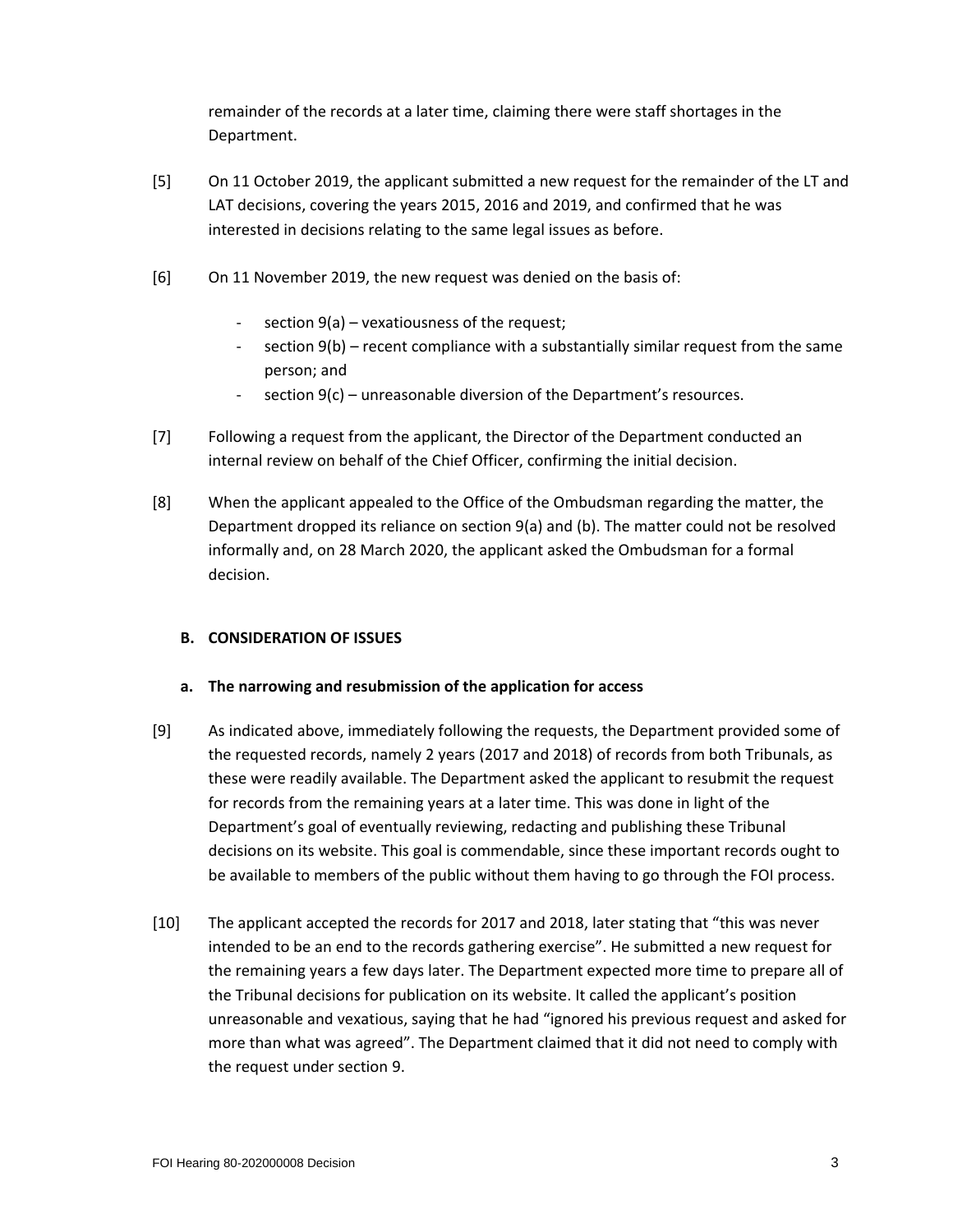- [11] The Department's approach is problematic. The FOI Law requires a public authority to respond to an application within 30 calendar days. This period cannot be extended except for good reason, under section 7(4), or potentially to defer disclosure under section 11. However, neither of these provisions was invoked. In any event, there is no basis for requiring an applicant to resubmit a request for records that were not provided in response to an initial request.
- [12] Therefore, in the circumstances of this case, the Department's requirement for a new request to be submitted had no legal grounds and placed an unnecessary burden on the applicant. The applicant was correct in saying that he was simply exercising his rights under the FOI Law and should not have had to submit a new request for records that he had already requested.
	- **b. Whether compliance with the requests would require an unreasonable diversion of the Department's resources**
- [13] Section 9(c) states that:

*…*

- *9. A public authority is not required to comply with a request where –*
	- *(c) compliance with the request would unreasonably divert its resources;*
- [14] Regulation 10(3) requires a determination on section 9(c) to be made on a case-by-case basis and lists the factors to be taken into consideration, including:
	- the nature and size of the public authority;
	- the number, type and volume of the requested records; and
	- the work time involved in processing the request.
- [15] The Department and the LAT Secretary addressed these points in their submissions to us, as follows:

## Nature and size of the public authority

The Department stated that "the Ministry and/or Department, did not then and does not now, have the financial wherewithal to recruit additional personnel to fulfill the duties of either Tribunal." The Department had 23 staff members, some of whom were on secondment or long-term medical or maternity leave when the requests were made. The Department stated that only "50%" of staff were available, although details were provided for seven absent staff members only. Some remaining staff, including the IM, were obliged to take on additional duties, which had added to the Department becoming overburdened. Since then, some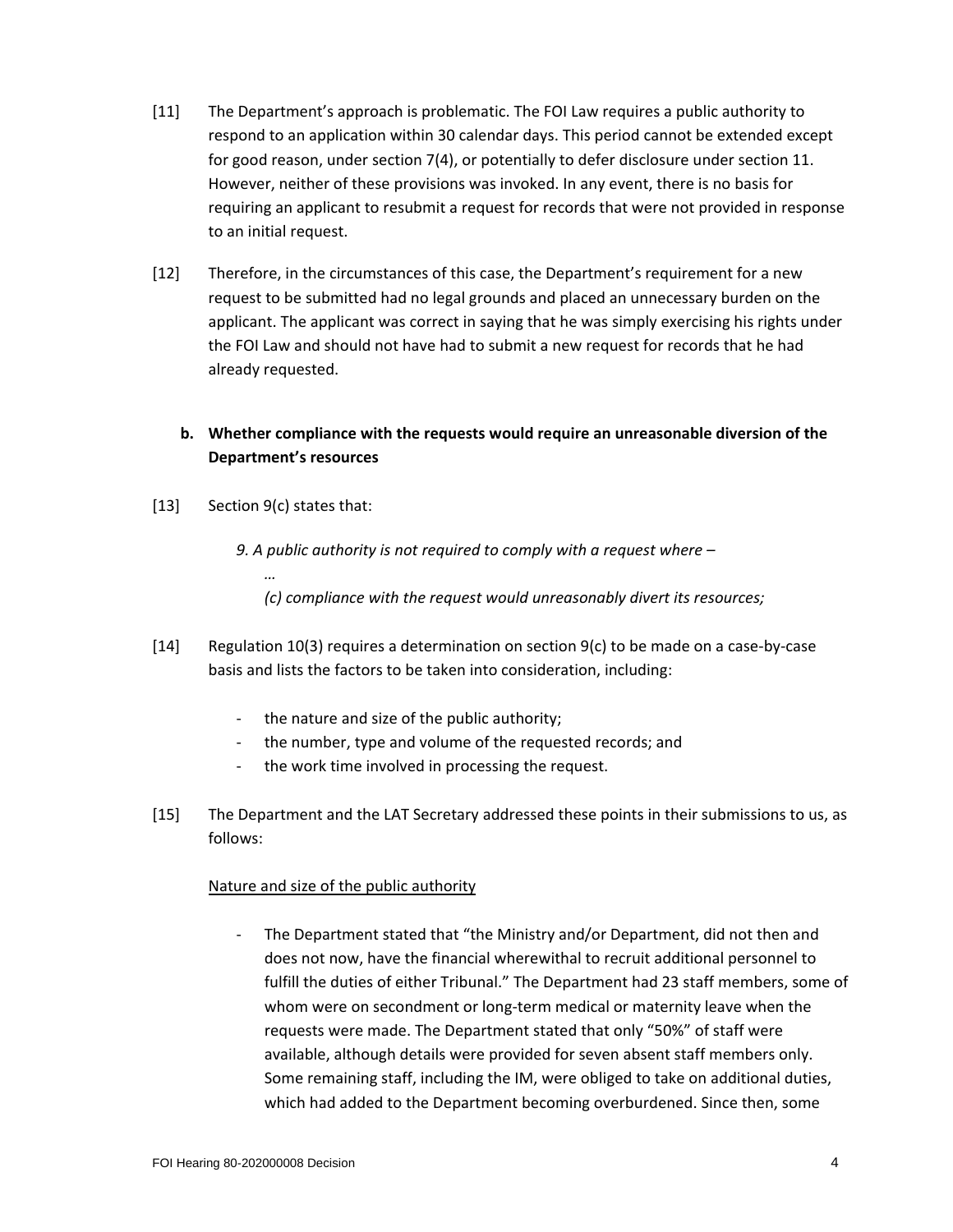staff have returned to work and additional staff have been hired, but the Department continued to claim that it had significant staff shortages.

- The LAT had a single staff member who fulfilled the role of LAT Secretary on a parttime basis without administrative support and who also fulfilled other roles that were said to be affected by understaffing.

## Number, type and volume of requested records

- The requests were for 5 years of LT and LAT decisions dealing with unfair dismissals.
- The Department immediately disclosed 2 full years of LT decisions (37 decisions), as these were readily available. The Department stated that this left 141 LT decisions to be reviewed, scanned and redacted.
- The LAT disclosed five decisions for 2 full years and stated that it held an additional 47 appeal decisions for the other years. Most of these remained unredacted and about half were not in a digital format.

#### Work time involved in processing the requests

- The Department claimed that the work time required to scan, review and redact the remaining 141 LT decisions, which vary in length from 6 to 25 pages, would require an estimated 30 minutes per decision or approximately 70 hours/10 working days in total.
- According to the LAT Secretary, the LAT records were "archived in a location highly likely to be off site which [the Secretary] presume[s] is accessible by personnel of the former Ministry of Education, Employment & Gender Affairs". Locating and retrieving them would require assistance from that Ministry's successor entity. The records would then have to be scanned, redacted and prepared for release. The Secretary estimated that each record "could take about 3 hours … after being found". The Secretary stated that "it can be estimated that the entire process per document could easily be a full work day", which would add up to a total of "potentially … 47 days to fulfil [this] request" and would force her to ignore her "other … primary work tasks".
- [16] Despite these arguments, the Department said that it "remains committed to ensure that these records for both tribunals are published on our website. These efforts are particularly being hampered by the current pandemic, especially the Department's ability to scan and print the decisions while staff work from home."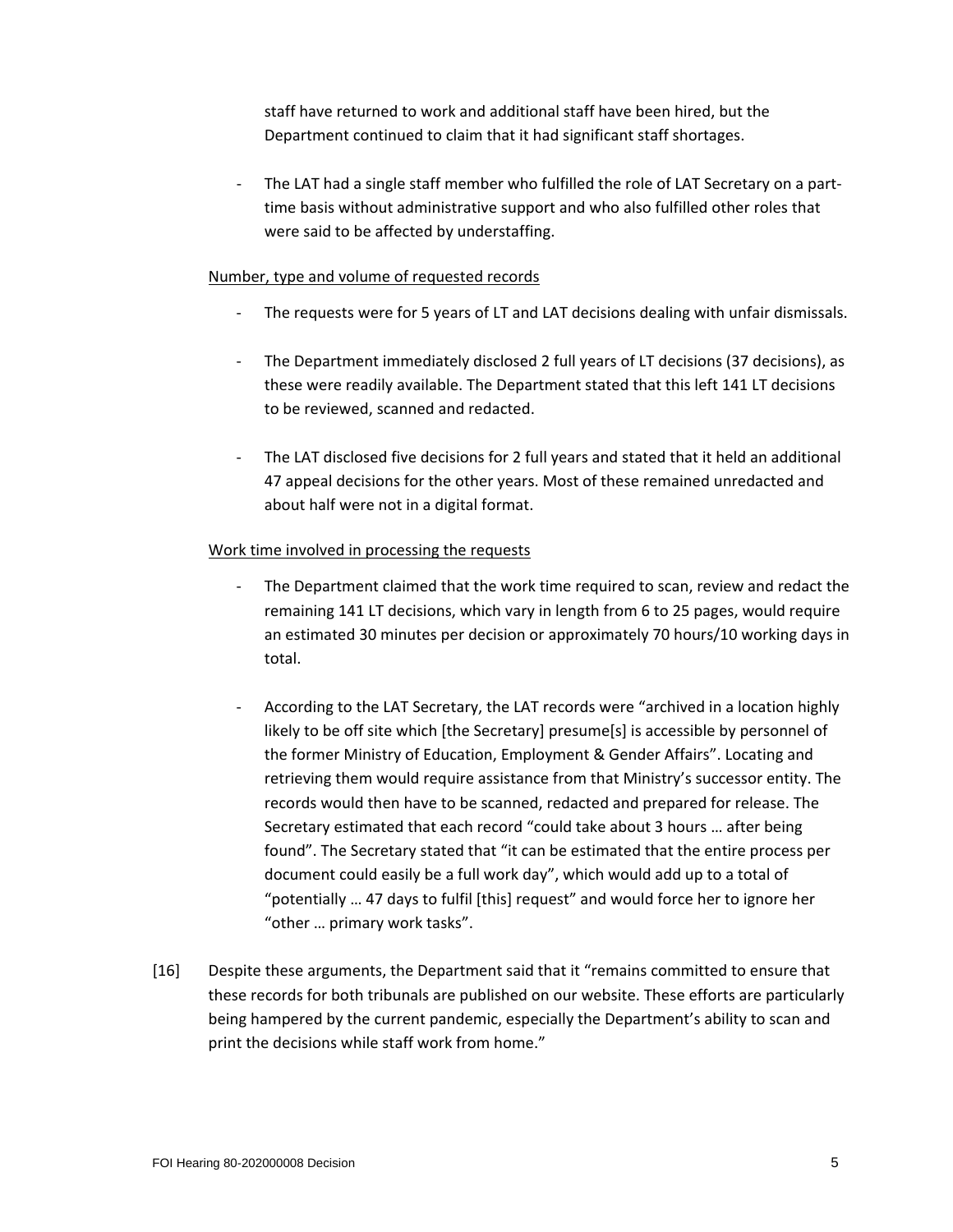- [17] The applicant correctly observed that the Covid-19 crisis does not "explain and cannot be used to justify the actions of the [Department] at the time that the requests were made and processed".
- [18] The applicant explained that he made the requests for both specific and principled reasons. Initially, he acted as legal counsel representing a client who was responding to two complaints before the LAT. Opposing counsel at the LAT, as a result of being a former chairman of the Tribunal, was aware of previous decisions which were relevant to the issue before the Tribunal. The applicant felt it would be helpful to have access to those decisions in order to make a full argument. However, since the decisions of the LAT are not publicly available (and opposing counsel had returned all records in his possession upon completion of his tenure as chairman), he was unable to consult or provide copies of the relevant decisions. The applicant stated that the two matters before the Tribunals proceeded without adjournment, and the decisions went against his client without being fully argued in light of the requested decisions. The applicant stated that his inability to access the requested records:

*… is particularly troubling in the context of labour justice, where there [is] little by way of bespoke Caymanian case law … the proper ventilation of the matter would have facilitated a clear and more reasoned decision, which would have been of general benefit; or, if the previous decisions were themselves clear, the provision of the earlier decisions could have avoided the need for unnecessary time and expense for all parties in pursuing these matters before the Tribunals.*

- [19] Now that "the window for filing appeals in those matters has long passed", the applicant is pursuing the FOI requests as a matter of principle, stating that the decisions of the Tribunals ought to be available to the general public as a matter of law and procedural fairness, preferably in a publicly accessible form with a useful search capacity. The applicant argued that this would result in savings in terms of the operations of the Tribunals and a net saving overall, and, given the records' importance for justice under the Labour Law, their disclosure should be a priority when allocating resources.
- [20] It is troubling to read the statements from the Department and the LAT Secretary about the general lack of resources available for the important work of the Tribunals, including their compliance with the FOI Law. The LAT Secretary also indicated a lack of control over the LAT's records, including with regard to their location, which appears to be uncertain. This is a serious issue, since the management of all records, especially important records such as tribunal decisions, is a key prerequisite for an efficient and effective public service.
- [21] In the context of this appeal, regulation 10(4) does not allow a lack of control over requested records to be included in time spent "searching for, locating or collating a record". Therefore, this is not a valid argument for claiming that complying with the requests would constitute an unreasonable diversion of a public authority's resources.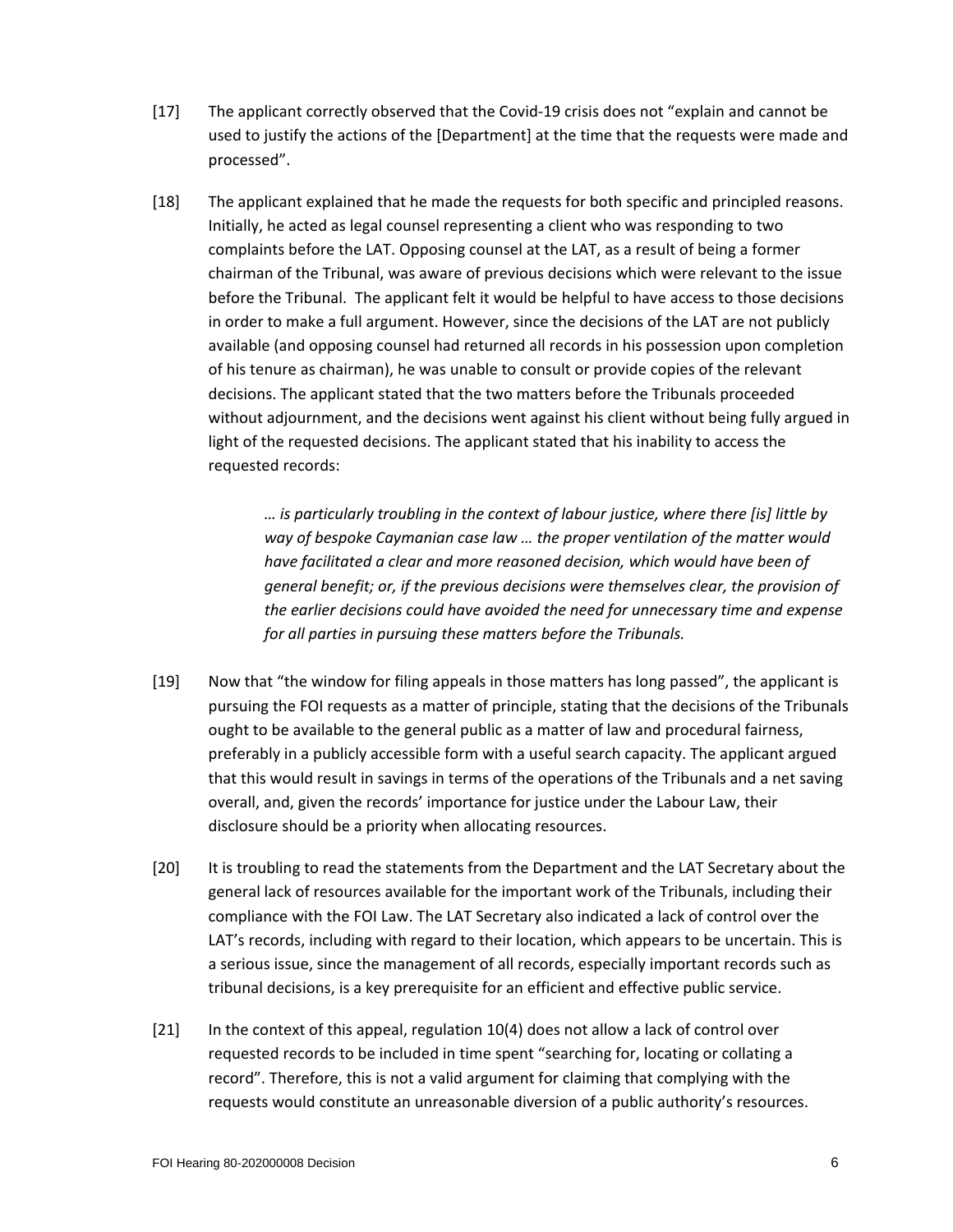- [22] The Department and LAT Secretary stated that respectively 141 LT and 47 LAT decisions would need to be reviewed, scanned and redacted. The LT decisions were said to number between 6 and 25 pages each. On that basis, the time required to process the records for disclosure was calculated as 70 hours (LT decisions) and 47 days (LAT decisions).
- [23] In my opinion, these times are overestimated, as they are based on the assumption that all decisions would be relevant to the applicant's requests. However, the Tribunals deal with many issues under the Labour Law and therefore not all decisions will be about unfair dismissal, as requested by the applicant.
- [24] Therefore, in the first instance, relevant decisions would need to be identified. As far as the LAT is concerned, this initial step would be relatively simple, since the general topic is indicated in the first few paragraphs of each decision. Scanning through 47 decisions to identify the relevant ones should therefore not take very long.
- [25] LT decisions are not marked in the same way and therefore the identification of relevant decisions would take more time. However, while only some LAT decisions are available in digital form, the vast majority of LT decisions exist as PDF files, which can easily be searched for keywords, not only within one document but also within all documents in a single folder; such a search function is a standard feature of Adobe Reader software. This would therefore also require much less effort than estimated.
- [26] There is no clear indication of how many of the Tribunal decisions for the relevant years relate to the topic of unfair dismissal. Given the complexity of the Labour Law and the fact that, according to the applicant, the 2 years for which records were released did not yield relevant decisions, it seems reasonable to conclude that only a portion of the total number of decisions will be relevant to the applicant's requests.
- [27] The statement that LT decisions are between 6 and 25 pages appears to be a generous estimate. The LT decisions in the sample that was provided to us range from 3 to 13 pages per decision and most are between 5 and 7 pages. Only a few, more complex decisions are as long as 25 pages. Again, this indicates that the effort required to review and redact the relevant decisions (once identified) would be less than estimated.
- [28] **In view of these findings, I find that both the identification of and the process of reviewing and redacting these important records would be less onerous than stated by the Department and the LAT Secretary. Consequently, I conclude that compliance with the requests would not require an unreasonable diversion of the resources of the Department of Labour and Pensions or the Ministry of Employment and Border Control.**